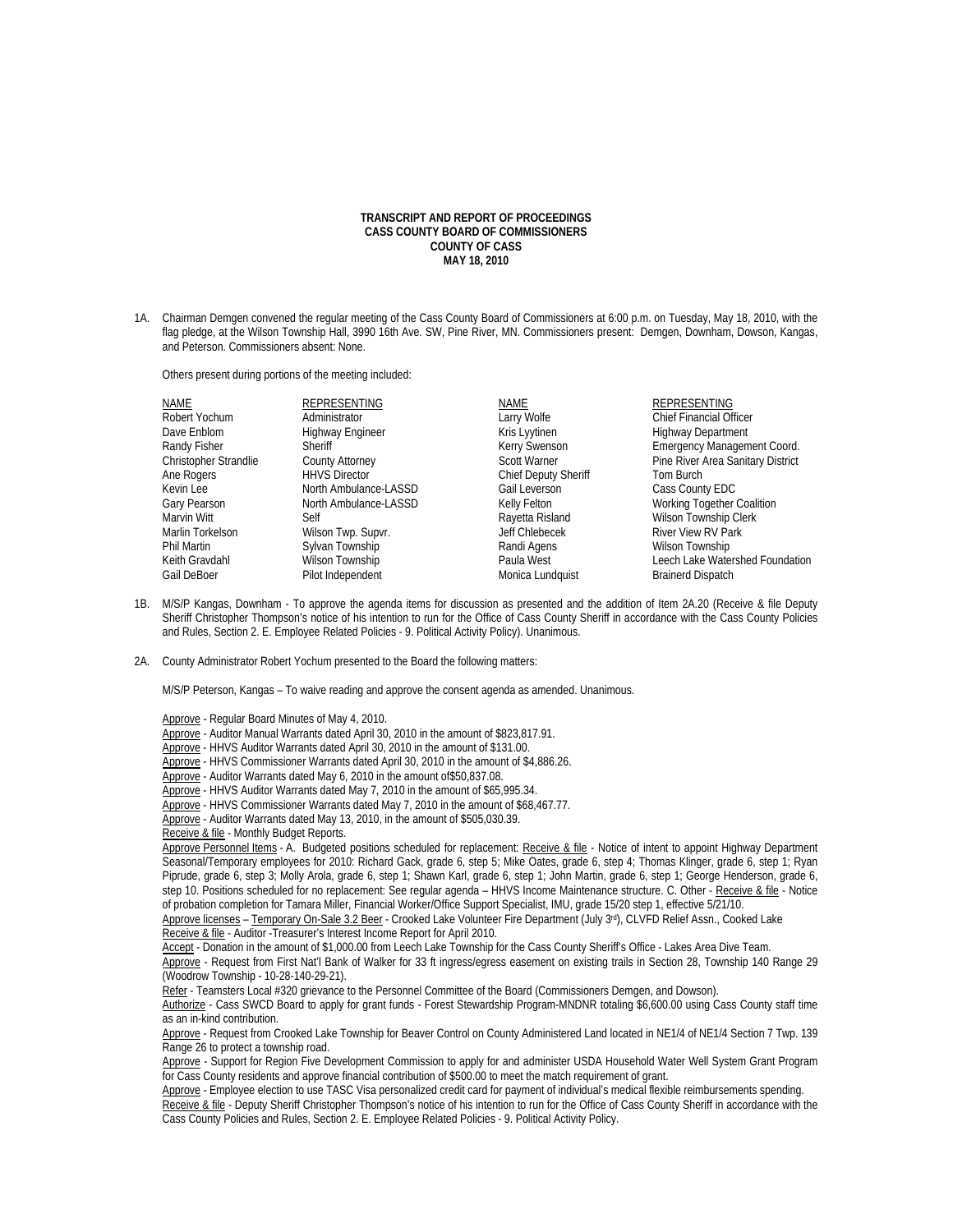2B. Administrator Yochum reported on the Personnel Committee of the Board Meeting of Tuesday, May 4, 2010, attending were Commissioners Dowson, and Downham (for Commissioner Demgen), Sheriff Randy Fisher, Chief Deputy Tom Burch, Assessor Mark Peterson, and Administrator Yochum. Items discussed were: the Furlough Program affect on the Sheriff's Office (Teamsters Local No. 320, and Teamsters Local No. 346) implementation of the 64 hour reduction in hours for calendar year 2010 which was intended to reduce base pay hours without a pro-ration of other benefits. The Committee also discussed the County Assessor's Office staffing plan.

M/S/P Dowson, Downham – To approve the recommendation of the Personnel Committee of the Board to approve Memorandums of Understanding between Cass County and Teamsters Local No. #320 (Sheriff's Office Patrol/Jail Unit) and Teamsters Local No. #346 (Sheriff's Office Dispatch Unit) regarding the implementation of the 64 hour reduction for calendar year 2010. Unanimous.

Administrator Yochum discussed the County Assessor Office staffing plan including the vacancy of the Appraisal Supervisor position that the Assessor Mark Peterson formerly held and the need to reassign duties of the Sales Technician that will be laid off on June 1, 2010. The Committee also discussed probable office retirements over the next two years.

M/S/P Dowson, Downham – To approve the recommendations of the Personnel Committee of the Board: that the Office Manager and Appraisal Supervisor positions be amended to reflect reassignment of the Sales Technician duties, that the Office Manager and Appraisal Supervisor positions be submitted for a grade rating, that the Appraisal Supervisor position be offered internally, and that any Certified Appraiser vacancy that results from an Appraisal Supervisor appointment be advertised and filled. Unanimous.

2C. Administrator Yochum summarized HHVS Director Ane Rogers request to revert back to a former Income Maintenance Unit structure that would eliminate one of the two Financial Assistance Supervisor positions, fill two vacant Financial Assistance Specialist positions and eliminate one of the 14.5 Financial Worker positions. The Financial Assistance Specialist positions would be responsible for a partial caseload, and would be filled by promotion of two current Financial Workers. One of the resulting Financial Worker vacancies would be filled. Administrator Yochum added that HHVS estimates a county dollar saving of approximately \$6,000.00 in CY 2010 with this structure.

M/S/P Downham, Peterson – To approve the HHVS Income Maintenance Unit structure that eliminates one of the two Financial Assistance Supervisor positions, fills two vacant Financial Assistance Specialist positions and eliminates one of the 14.5 Financial Worker positions. Unanimous.

3A. Highway Engineer David Enblom presented recent correspondence from Sylvan Township requesting use of MNDOT Town Bridge funds for the replacement of two 84 inch diameter culverts below Bigwater Drive SW in Sylvan Township. Mr. Enblom added that Cass County's annual Town Bridge allocation is \$19,000.00 and currently the Highway Department has a Town Bridge fund balance of \$73,000.00. Anticipated cost of this culvert replacement is estimated to be \$75,000.00 to \$100,000.00. MNDOT would fund 100% after Cass County has depleted the Town Bridge Fund balance of \$73,000.00 and Sylvan Township paying a share up to \$10,000.00.

M/S/P Kangas, Dowson – To approve the Sylvan Township Bigwater Drive bridge project financing plan at an estimated cost of \$75,000.00 to \$100,000.00 utilizing the Cass County Township Bridge Fund Balance estimated at \$73,000.00, Sylvan Township paying a share up to \$10,000.00 and any remainder funded by MNDOT. Unanimous.

4A. Chairman Demgen acknowledged the Public Hearing Notice on the revocation of Wilson Township on Old Highway 371 - Rocking Ranch Rd. S.E. (no written responses were received). Highway Engineer David Enblom reported that recommended improvements by the County prior to reversion of the Rocking Ranch Rd. SE to Wilson Township include bituminous crack filling and a road shoulder project in 2010. Mr. Enblom recommended that the resurfacing of this .3 mile should occur when CR #44 (last pavement placed in 1987) is resurfaced (date undetermined at this time). Pursuant to Statute the road authority transfer would be effective two years after adoption of a resolution by the County Board. Wilson Township Supervisors discussed the legal description, the existing road condition, proposed improvements, and the revocation time table. Mr. Enblom offered to submit a draft revocation resolution to the Wilson Town Board.

M/S/P Demgen, Dowson – To continue the hearing on the road revocation to Wilson Township of Old Highway 371 (Rocking Ranch Rd. SE) to the Tuesday, June 15, 2010 Cass County Board of Commissioners regular meeting, beginning at 6:15 p.m., at the Ponto Lake Township Hall, 1538 State 84 NW, Backus, MN. Unanimous.

- 5A. Executive Director of the Leech Lake Area Watershed Foundation Paula West presented an overview of the organization, accomplishments to date and future projects in Cass County. Ms. West also discussed the recently funded LCCMR 2010 conservation easement program and expressed appreciation for ongoing collaboration with Cass County. The Board thanked Ms. West for the update. No action necessary.
- 6A. Kevin Lee and Gary Pearson from North Memorial Ambulance (Brainerd Region) presented the Longville Ambulance Subordinate Service District (LASSD) 1st Quarter 2010 Report. Mr. Lee updated the Board that the Longville Ambulance Service has transported 44 patients vs. the budgeted amount of 53 for the 1st Quarter. The Board complimented Mr. Lee on several successful calls for service including coordination with the North Ambulance air services in Brainerd and Bemidji.

M/S/P Kangas, Peterson - To receive & file the Longville Ambulance Subordinate Service District 1<sup>st</sup> Quarter 2010 Report. Unanimous.

7A. Administrator Yochum reported that Chairman Alan Johnson of the Pine River Area Sanitary District Receive requested to refer the resignation of Michael J. Mills City of Chickamaw Beach representative, and the nomination of Robert Hobson to the Pine River Area Sanitary District Board.

 M/S/P Kangas, Dowson - To refer the resignation of Michael J. Mills City of Chickamaw Beach representative, and the nomination of Robert Hobson to the Pine River Area Sanitary District Board for comment. Unanimous.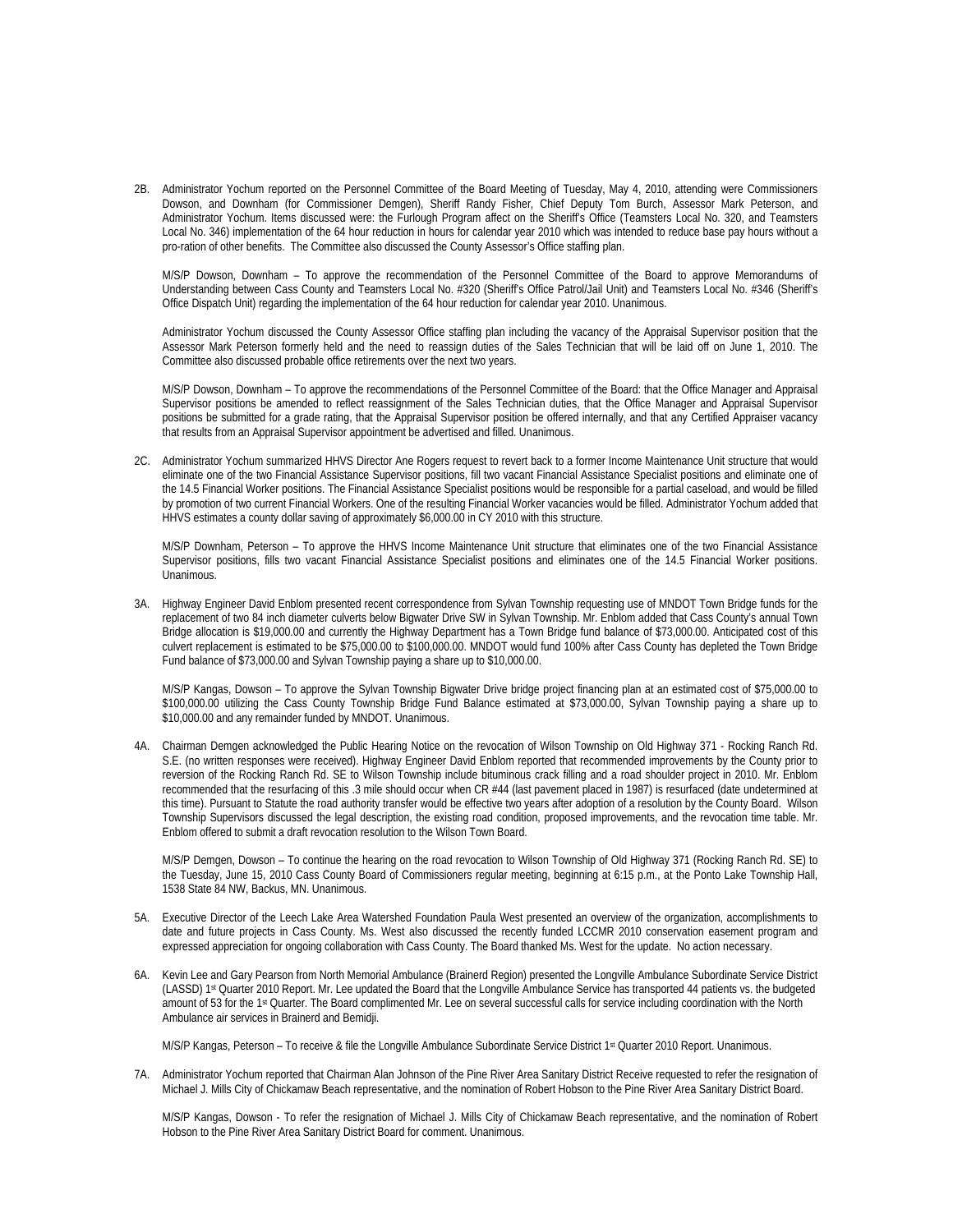7B. Chief Financial Officer Larry Wolfe discussed with the Board the request by the Pine River Area Sanitary District for issuance of a \$103,600 General Obligation Utility Revenue Note, Series 2010. Facility Manager Scott Warner explained the primary use of funds will be used for major repairs/replacement to the computer control system, sampling equipment, and 4 process pumps. Mr. Wolfe presented a resolution prepared by the Pine River Area Sanitary District bond counsel.

Commissioner Kangas offered Resolution No. 23-10 and moved its adoption; Commissioner Downham seconded:

### **RESOLUTION PROVIDING FOR THE ISSUANCE, SALE AND DELIVERY OF A \$103,600 GENERAL OBLIGATION SEWER REVENUE NOTE, SERIES 2010A, TO PAY A PORTION OF THE COSTS OF CONSTRUCTION OF DISPOSAL SYSTEM IMPROVEMENTS; ESTABLISHING THE TERMS AND CONDITIONS THEREFOR; CREATING A PROJECT ACCOUNT AND A DEBT SERVICE ACCOUNT THEREFOR; AND AWARDING THE SALE THEREOF**

BE IT RESOLVED, by the Board of Commissioners (the "Board") of Cass County, Minnesota (the "Issuer"), as follows:

# Section 1. Note Purpose, Authorization, and Award.

1.01. District. Pursuant to the provisions of Minnesota Statutes, Sections 116A.01 through 116A.26 (the "Act"), the Issuer established the Pine River Area Sanitary District (the "District") in order to provide for wastewater collection and treatment within the District.

1.02. Appointment of Commission. Pursuant to the requirements of Section 116A.24 of the Act, the Issuer appointed the Sewer Commission for the District (the "Commission") to do all things necessary to establish, construct, operate and maintain one or more wastewater treatment and collection systems within the District (along with the Project described below, the "System"), to act as agent of the Issuer in supervising the construction, improvement and extension of the System and in operating and maintaining the System as further set forth in Section 116A.24 of the Act.

# 1.03 Authorization; Recitals.

A. It is hereby found and determined to be necessary and in the best interest of the Issuer, the residents of the Issuer and the environment, that the Issuer should issue its \$103,600 General Obligation Sewer Revenue Note, Series 2010A (the "Note"), pursuant to Minnesota Statutes, Chapter 475 and Section 116A.20 of the Act for the purpose of providing funds to pay the cost of capital improvements to the System including but not limited to repairs/replacement to the computer control system, sampling equipment and 4 processing pumps (the "Project").

B. It has been determined that the sum of \$103,600 will be needed in order to undertake the Project and pay the cost of issuance of the Note.

C. As required by the Act, and based on information provided by the Commission and its authorized representatives, it is ordered that the net revenues to be received in excess of the cost of operation of the System during the time the Note is outstanding will be sufficient to pay all of the principal of the Note and interest thereon when due.

D. The Note is payable from the net revenues from time to time received during the term of the Note in excess of the current costs of operating and maintaining the System, including maintenance of a reasonable operating reserve and necessary allowances for depreciation, from the establishment and collection of charges for connection to the System and for service furnished and made available by the System to any person, firm, corporation, or political subdivision or from any federal or state grant monies, or from any combination of these receipts (the "Net Revenues").

E. The Commission, on behalf of the Issuer has retained the services of David Drown Associates as its independent financial advisor to the Issuer with respect to the Note.

F. There has been presented to the Board a resolution adopted by the Commission on April 27, 2010 entitled "Resolution regarding a \$103,600 General Obligation Sewer Revenue Note, Series 2010A of Cass County."

1.04 Award. Pursuant to Section 475.60, Subdivision 2(9) of the Act, which waives the requirement for a public sale of the Note when a municipality has retained an independent financial advisor, the Issuer has received an offer from the Bank of Zumbrota in Zumbrota, Minnesota (the "Purchaser"), to purchase the Note at a cash price of par and upon condition that the Note mature and bear interest at the times and annual rate set forth in Section 2. The Issuer, after due consideration, finds such offer reasonable and proper and the offer of the Purchaser is hereby accepted. All actions of the Chair and the Auditor-Treasurer, taken with regard to the sale of the Note are hereby ratified and approved.

# Section 2. Terms of the Note.

2.01 Interest Rate and Principal Maturities. The Note shall be dated the date of its issuance and delivery to the Purchaser as the date of original issue, shall be issued in the denomination equal to the principal amount thereof, shall be issued in fully registered form and lettered and numbered R-1. The Note shall bear interest at the annual rate of 3.50 percent and shall mature on the dates and in the installment amounts shown below:

| Year             | <b>Principal Amount</b> |
|------------------|-------------------------|
| December 1, 2010 | \$6,600                 |
| June 1, 2011     | \$7,000                 |
| December 1, 2011 | \$7,000                 |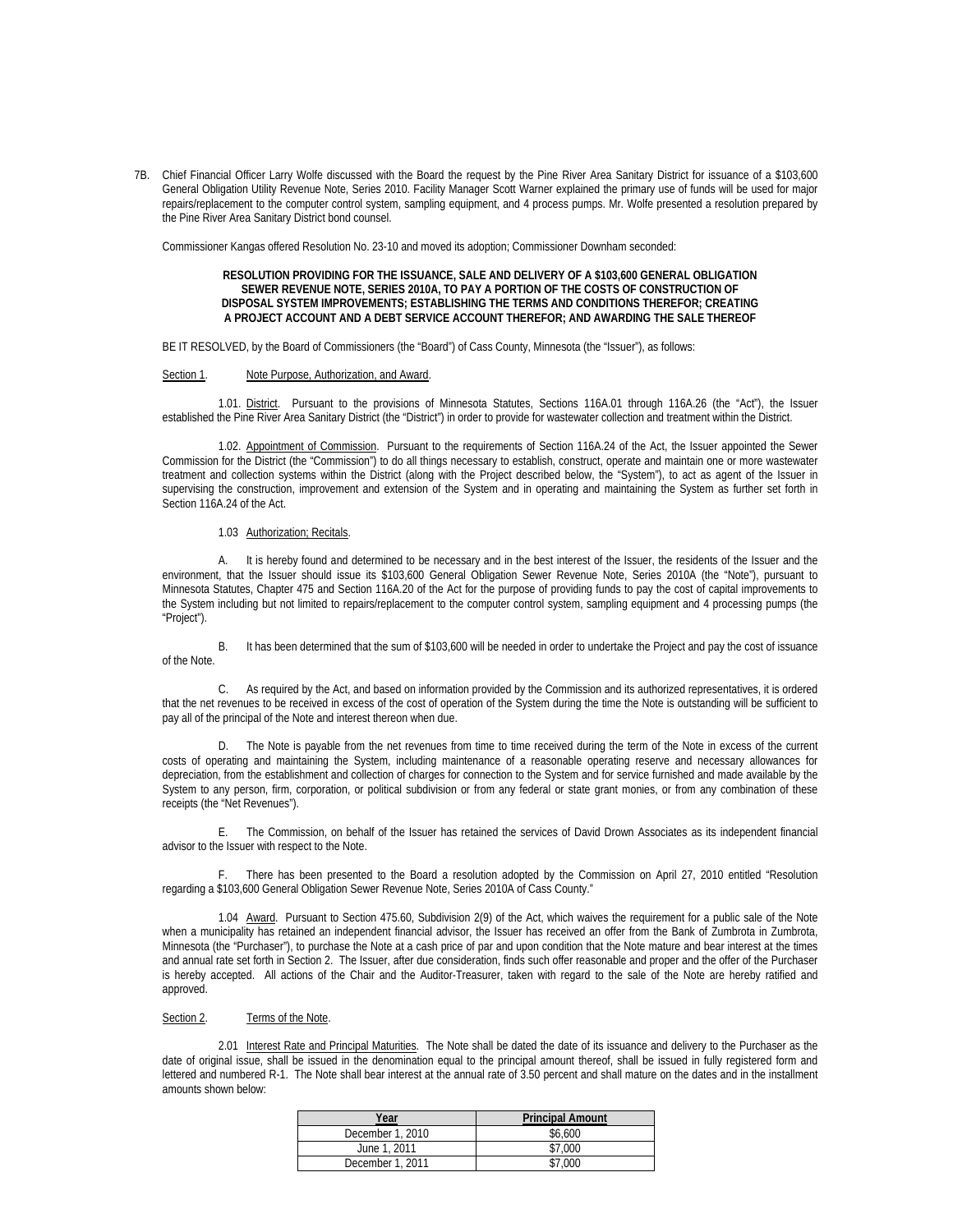| June 1, 2012     | \$7,000 |
|------------------|---------|
| December 1, 2012 | \$7,000 |
| June 1, 2013     | \$7,000 |
| December 1, 2013 | \$7,000 |
| June 1, 2014     | \$7,000 |
| December 1, 2014 | \$8,000 |
| June 1, 2015     | \$8,000 |
| December 1, 2015 | \$8,000 |
| June 1, 2016     | \$8,000 |
| December 1, 2016 | \$8,000 |
| June 1, 2017     | \$8,000 |

2.02 Prepayment. The Note is prepayable at any time at a price of par plus accrued interest to the prepayment date; provided that if prepayment is prior to June 1, 2012, the redemption price shall also include a premium of 0.5% of the principal amount to be prepaid.

# 2.03 Interest Payment Dates.

A. The interest shall be payable semi-annually on June 1 and December 1 in each year (each referred to herein as an "Interest Payment Date") commencing on December 1, 2010. Interest will be computed upon the basis of a 360-day year of twelve 30-day months.

B. The Registrar designated below shall make all interest payments with respect to the Note by check or draft mailed to the registered owners of the Note shown on the Note registration records maintained by the Registrar at the close of business on the 15th day (whether or not on a business day) of the month next preceding the Interest Payment Date at such owners' addresses shown on such Note registration records.

### 2.04 Preparation and Execution.

A. The Note shall be prepared for execution in accordance with the approved form and shall be signed by the manual signature of the Chair and attested by the manual signature of the Auditor-Treasurer. The corporate seal of the Issuer may be omitted from the Note as permitted by law. In case any officer whose signature shall appear on the Note shall cease to be an officer before delivery of the Note, such signature shall nevertheless be valid and sufficient for all purposes, the same as if he or she had remained in office until delivery.

B. The Auditor-Treasurer is authorized and directed to obtain a copy of the proposed approving legal opinion of Fryberger, Buchanan, Smith & Frederick, P.A., Duluth, Minnesota, which is to be complete thereof and cause the opinion to be attached to the Note.

2.05 Appointment of Registrar. The Board hereby appoints the Auditor-Treasurer as registrar, authenticating agent, paying agent and transfer agent for the Note (such bank or its successors is herein referred to as the "Registrar"). The Issuer reserves the right to name a substitute, successor Registrar upon giving prompt written notice to each registered Note holder.

2.06 Registered Owner. The Note shall be registered in the name of the Purchaser.

2.07 Note Register. The Issuer shall cause to be kept by the Registrar a Note register in which, subject to such reasonable regulations as the Registrar may prescribe, the Issuer shall provide for the registration of the Note and the registration of transfers of the Note entitled to be registered or transferred as herein provided. In the event of the resignation or removal of the Registrar or its incapability of acting as such, the Note registration records shall be maintained at the office of the successor Registrar as may be appointed by the Board.

2.08 Payment. The principal of and interest on the Note shall be payable by the Registrar in such funds as are legal tender for the payment of debts due the United States of America. The Issuer shall pay the reasonable and customary charges of the Registrar for the disbursement of principal and interest.

2.09 Delivery. Delivery of the Note and payment of the purchase price shall be made at a place mutually satisfactory to the Issuer and the Purchaser. Typewritten and executed Note shall be furnished by the Issuer without cost to the Purchaser. The Note, when prepared in accordance with this Resolution and executed, shall be delivered by or under the direction of the Auditor-Treasurer to the Purchaser upon receipt of the purchase price plus accrued interest.

# Section 3. Form of the Note.

3.01 The Note shall be printed or typewritten in substantially the following form:

**UNITED STATES OF AMERICA STATE OF MINNESOTA COUNTY OF CASS** 

**R-1** \$103,600 **\$103,600** 

# **GENERAL OBLIGATION SEWER REVENUE NOTE, SERIES 2010A**

2.75% June 1, 2017 June 1, 2010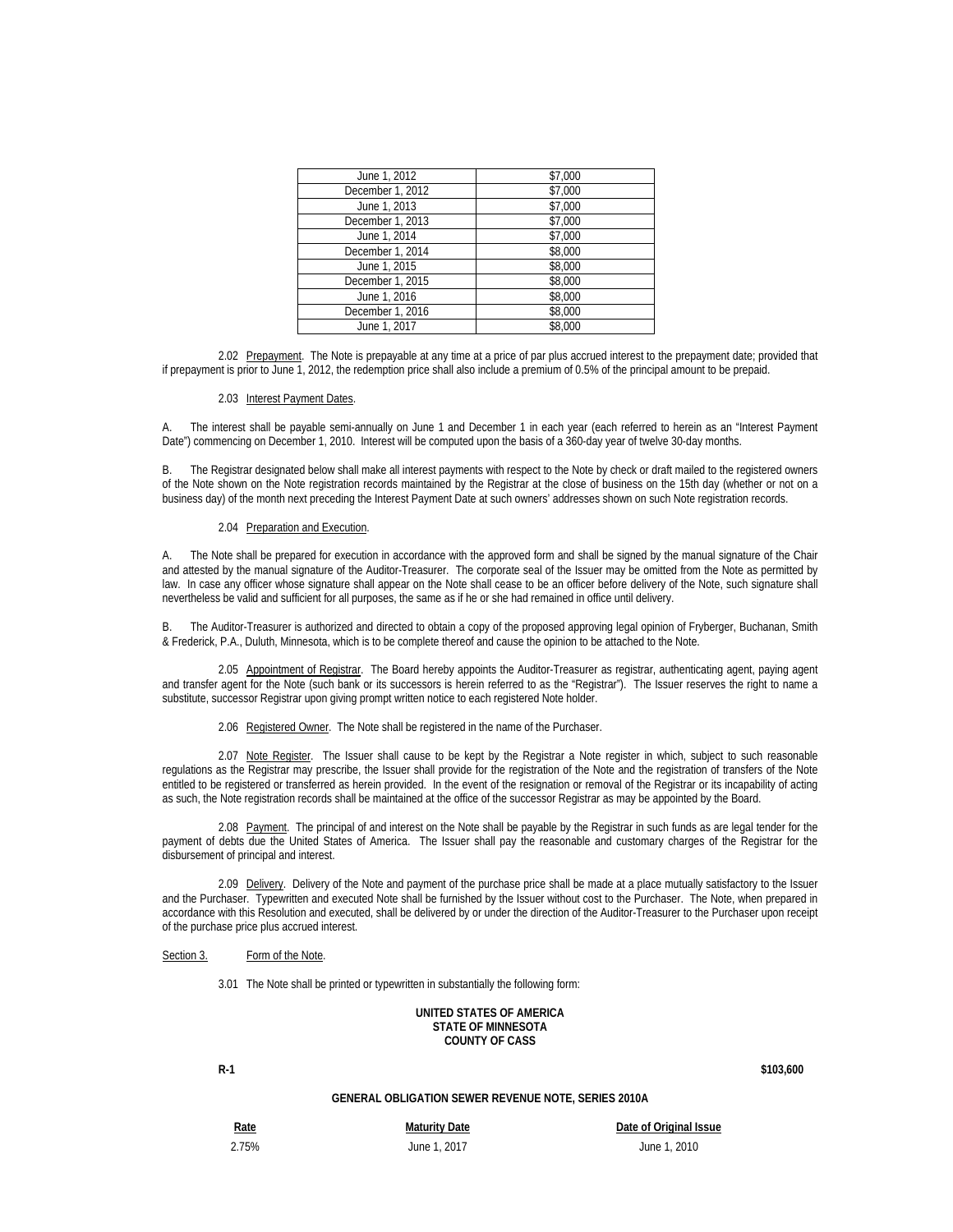#### REGISTERED OWNER: BANK OF ZUMBROTA

# PRINCIPAL AMOUNT: ONE HUNDRED THREE THOUSAND SIX HUNDRED DOLLARS

The Board of Commissioners (the "Board") of Cass County, Minnesota (the "Issuer"), for value received, promises to pay to the registered owner specified above, or registered assigns, the principal amount specified above, and to pay interest on said principal amount to the registered owner hereof from date of original issue set forth above, or from the most recent Interest Payment Date (defined below) to which interest has been paid or duly provided for, until the principal amount is paid, said interest being at the rate per annum specified above.

Interest is payable semi-annually on June 1 and December 1 of each year (each referred to herein as an "Interest Payment Date") commencing on December 1, 2010. This Note is payable in the principal installment amounts and at the times described below. Payments shall be applied first to interest due on the outstanding principal balance and thereafter to reduction of the principal balance.

Both principal hereof and interest hereon are payable in lawful money of the United States of America by check or draft at the main office of the Auditor-Treasurer, as Note registrar, authenticating agent, paying agent and transfer agent (the "Registrar"), or at the office of such successor Registrar as may be designated by the governing body of the Issuer. The Registrar shall make all interest payments with respect to this Note directly to the registered owner hereof shown on the Note registration records maintained on behalf of the Issuer by the Registrar at the close of business on the 15th day of the month next preceding the Interest Payment Date (whether or not a business day) at such owner's address shown on said Note registration records, without, except for final payment of principal of the Note, the presentation or surrender of this Note, and all such payments shall discharge the obligation of the Issuer to the extent of the payments so made. Final payment of principal shall be made upon presentation and surrender of this Note to the Registrar when due.

| Year             | <b>Principal Amount</b> |
|------------------|-------------------------|
| December 1, 2010 | \$6,600                 |
| June 1, 2011     | \$7,000                 |
| December 1, 2011 | \$7,000                 |
| June 1, 2012     | \$7,000                 |
| December 1, 2012 | \$7,000                 |
| June 1, 2013     | \$7,000                 |
| December 1, 2013 | \$7,000                 |
| June 1, 2014     | \$7,000                 |
| December 1, 2014 | \$8,000                 |
| June 1, 2015     | \$8,000                 |
| December 1, 2015 | \$8,000                 |
| June 1, 2016     | \$8,000                 |
| December 1, 2016 | \$8,000                 |
| June 1, 2017     | \$8,000                 |

The principal amount of this Note shall mature on the dates and in the installment amounts shown below:

For the prompt and full payment of such principal and interest as they become due, the full faith and credit and taxing power of the Issuer are irrevocably pledged. The Issuer has designated the Note as "qualified tax-exempt obligations" pursuant to Section 265(b) (3) of the Internal Revenue Code of 1986, as amended.

The Note of this series are issued by the Issuer as one fully registered Note without coupons, in the aggregate amount of \$103,600, pursuant to the authority contained in Minnesota Statutes, Chapters 116A and 475, and all other laws thereunto enabling, and pursuant to an authorizing resolution adopted by the governing body of the Issuer on May 18, 2010 (the "Resolution"), for the purpose of financing the cost of improvements to the sewer collection and treatment system (the "System") operated by the Sewer Commission of the Pine River Area Sanitary District (the "Commission"). The principal of and interest on this Note are payable from the net revenues from time to time received in excess of the current costs of operating and maintaining the System. The Commission, by resolution adopted April 27, 2010, has pledged and appropriated the net revenues to be derived from the operation of the System in excess of normal, reasonable and current costs of the operation and maintenance of the System for the payment of the principal and interest when due on the Note, and has covenanted and agreed that it will establish rates and charges for the service of the System, sufficient to pay all costs of operation and maintenance thereof and to produce net revenues adequate to pay the Note and interest thereon when due. Reference is made to the Resolution for a full statement of rights and powers thereby conferred.

The Note is prepayable at any time at a price of par plus accrued interest to the prepayment date; provided that if prepayment is prior to June 1, 2012, the redemption price shall also include a premium of 0.5% of the principal amount to be prepaid.

IT IS CERTIFIED AND RECITED that all acts and conditions required by the laws and the Constitution of the State of Minnesota to be done and to exist precedent to and in the issuance of this Note, in order to make it a valid and binding general obligation of the Issuer in accordance with its terms, have been done and do exist in form, time and manner as so required; that all taxable property within the limits of the Issuer is subject to the levy of ad valorem taxes to the extent needed to pay the principal hereof and the interest hereon when due, without limitation as to rate or amount and that the issuance of this Note does not cause the indebtedness of the Issuer to exceed any constitutional or statutory limitation.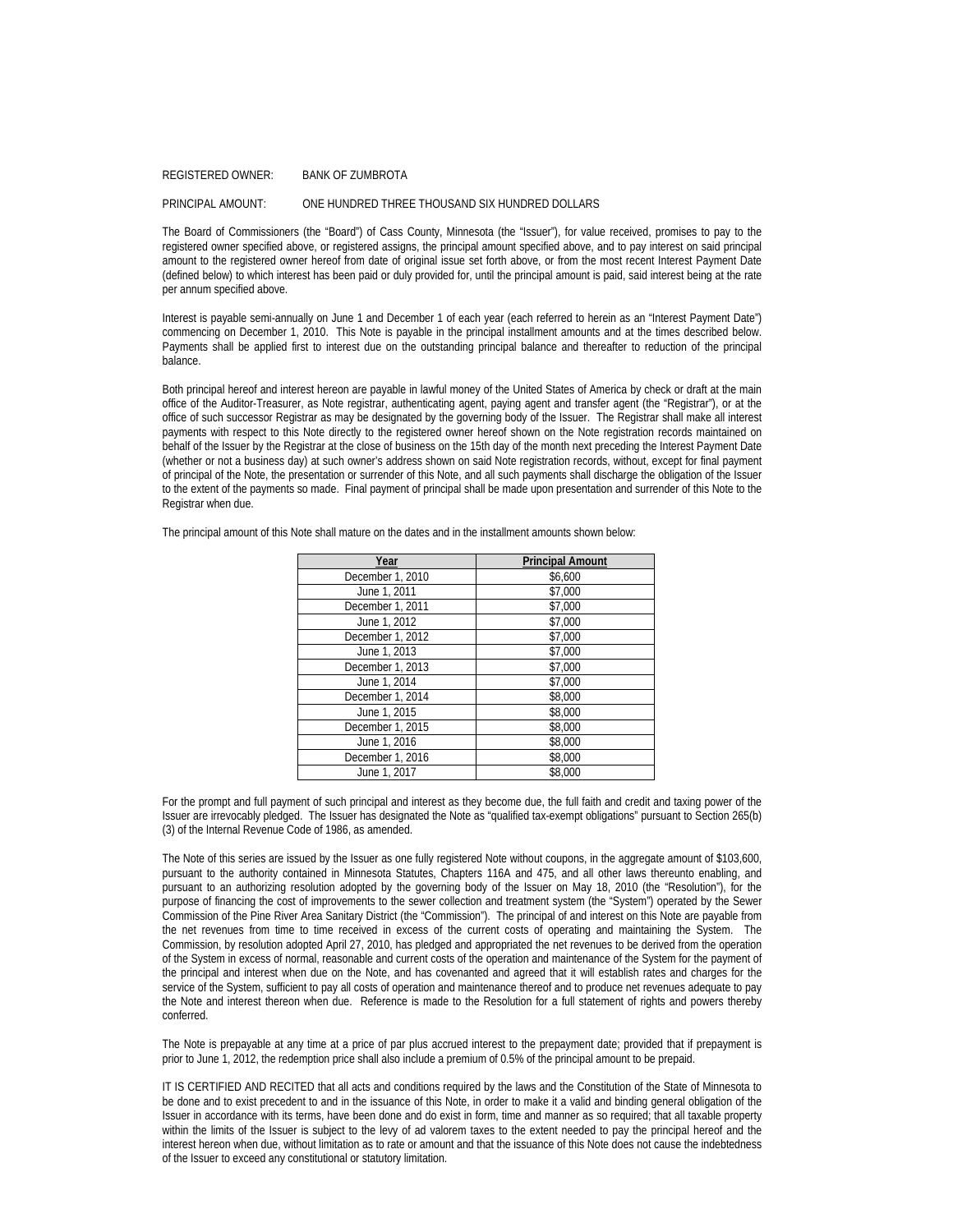IN WITNESS WHEREOF, the Board of Commissioners of Cass County, Minnesota, by its governing body, has caused this Note to be executed in its name by the signature of the Chair and attested by the signature of the Auditor-Treasurer.

ATTEST:

\_\_\_*form no signature*\_\_\_\_\_\_\_\_\_\_\_\_ \_\_*form no signature*\_\_\_\_\_\_\_\_\_\_\_\_\_

Auditor-Treasurer

# **REGISTRATION CERTIFICATE**

This Note must be registered as to both principal and interest in the name of the owner on the books to be kept by Auditor-Treasurer of the Issuer, as Registrar. No transfer of this Note shall be valid unless made on said books by the registered owner or the owner's attorney thereunto duly authorized and similarly noted on the registration books. The ownership of the unpaid principal balance of this Note and the interest accruing thereon is registered on the books of the Board in the name of the registered owner last noted below.

| Date      | <b>Registered Owner</b>                                                                                        | Signature of Auditor-Treasurer |
|-----------|----------------------------------------------------------------------------------------------------------------|--------------------------------|
| 6/01/2010 | Bank of Zumbrota<br>1440 Main Street<br>$P.O.$ Box 8<br>Zumbrota, MN 55992<br>Federal Tax I.D. No.: 41-0250300 | form no signature              |

# ASSIGNMENT

FOR VALUE RECEIVED, the undersigned sells, assigns and transfers unto \_

\_\_\_\_\_\_\_\_\_\_\_\_\_\_\_\_\_\_\_\_\_\_\_\_\_\_\_\_\_\_\_\_\_\_\_\_\_\_\_\_\_\_\_\_\_\_\_\_\_\_\_\_\_\_\_\_\_\_\_\_\_\_\_\_\_\_\_\_\_\_\_\_\_\_\_\_\_\_\_\_\_\_\_\_\_\_\_\_\_\_\_\_\_\_\_\_\_\_\_\_\_\_\_\_\_ (Name and Address of Assignee)

Social Security or Other Identifying Number of Assignee

the within Note and all rights thereunder and irrevocably constitutes and appoints attorney to transfer the said Note on the books kept for registration thereof with full power of substitution in the premises.

Dated:  $\_$ 

 $\_$ 

NOTICE: The signature to this assignment must correspond with the name of the registered owner as it appears upon the face of the within Note in every particular, without alteration or enlargement or any change whatsoever.

Signature Guaranteed:

 $\_$ (Bank, Trust Company, member of National Securities Exchange)

#### Section 4. Covenants, Accounts and Tax Levies

4.01 Rate Covenant. The Commission has covenanted and agreed with the Issuer, the Purchaser and with its customers that it will impose and collect just and equitable rates and charges for all use and for the availability of all facilities of the System at the times and in the amounts required to pay the normal, reasonable, and current expenses of operating and maintaining the System and to maintain a reasonable operating reserve, and also to produce Net Revenues which will be at least adequate at all times to pay the principal and interest due on the Bonds issued hereunder and on all other bonds heretofore or hereafter issued and made payable from said Net Revenues, and will operate the System and segregate and account for the revenues thereof as provided in this Section.

4.02 Funds, Accounts, Appropriations and Revenues.

A. Sewer Fund.

(1) The Commission has agreed to place all charges described in Section 4.01 above when collected, and all money received from the sale of any facilities or equipment of the System in the Sewer Fund (the "Sewer Fund") previously established by the Commission.

(2) The Sewer Fund will be continued as a single fund administered by the Commission on behalf of the Issuer and held to serve as a depository for all sums, including bond proceeds, special assessments, tax levies and Net Revenues received on account of the System.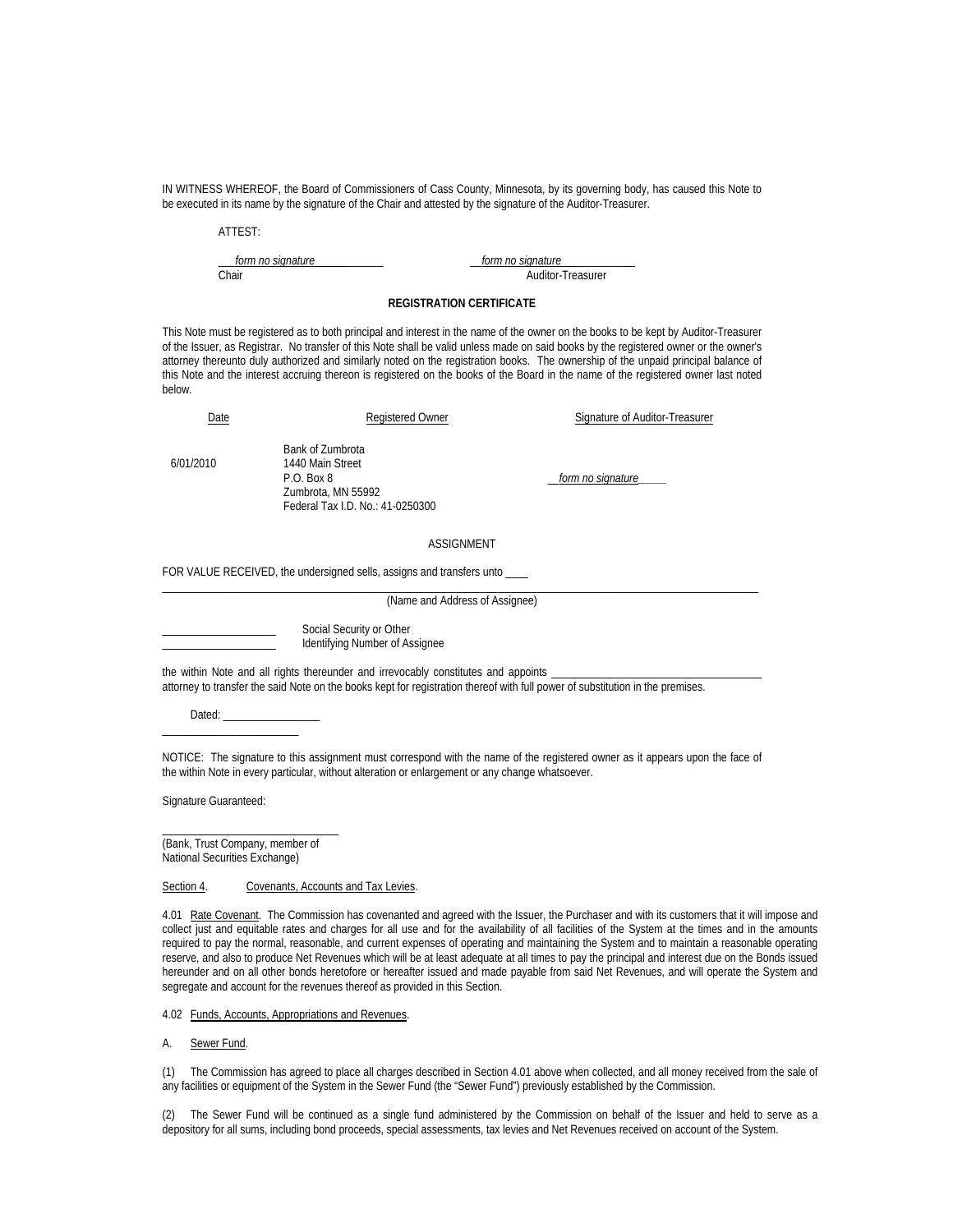(3) Except as provided in this Section, the Sewer Fund may be used only to pay claims duly approved and allowed for payment of expenses which, under generally accepted accounting principles, constitute normal, reasonable, and current expenses of operating and maintaining the System; to maintain such reasonable reserves for such expenses and other reasonable operating reserves as the Commission determines to be necessary from time to time; and as may otherwise be permitted by the Act. Sums required to make such payments and maintain such reserves, constitute the Net Revenues which are herein pledged and appropriated first to pay the principal of and interest when due on the Bond.

(4) The depository bank selected by the Commission for deposit of the monies constituting the Sewer Fund is hereby deemed designated by the Board for purposes of Section 116A.24, subdivision 3(d).

(5) The Commission has created the following accounts in the Sewer Fund: the 2010 Note Construction Account (the "Construction Account") and the 2010 Note Debt Service Account (the "Debt Service Account") which shall be separate restricted joint accounts in the Sewer Fund administered by the Commission on behalf of the Issuer.

Construction Account. The proceeds of the Note shall be credited to the Construction Account. Monies on deposit in the Construction Account shall be used from time to time to pay the capital costs of the Project, including but not limited to costs of planning, engineering, legal, financial advisory, and other professional services, printing and publication costs, and costs of issuance of the Note, as such payments become due. Upon completion of the Project, any amounts left in the Construction Account shall be transferred to the Debt Service Account.

# C. Debt Service Account.

(1) The money in the Debt Service Account shall be used for no purpose other than the payment of principal and interest on the Note and other notes similarly authorized. The Commission has irrevocably appropriated to the Debt Service Account for payment of the principal of and interest on the Note:

(a) the Net Revenues solely to the extent allocated to pay the principal of and interest on the Note when due; the portion of such payments allocated to the Note shall be transferred to the Debt Service Account within 30 days of the receipt of such payments or at such other time as may be required by the Issuer; and

(b) all income and gain from investment of the Net Revenues pledged herein.

(2) The Board hereby affirms the pledge and appropriation to the Debt Service Account by the Commission of the Net Revenues in an amount described in clause (1) (a) above.

(3) If the balances in the Debt Service Account are ever insufficient to pay all principal and interest then due on the Bonds, the Auditor-Treasurer of the Issuer is required to provide sufficient money from any other funds of the Issuer which are available for that purpose and the funds from which said monies have been taken must be replenished by the Commission with interest for the time actually needed at the rate of eight percent per annum from the Net Revenues.

D. Surplus Revenues. The Board hereby consents to the use of surplus revenues from time to time received in the Sewer Fund, in excess of payments due from and reserves required to be maintained in the Sewer Fund and in the Debt Service Account, for necessary expenditures for the improvement or extension of the System, for the prepayment and redemption of bonds constituting a lien on the System, and for any other proper purpose consistent with the Act and the policies established by resolution of the Commission.

E. Investments. Monies on deposit in the Sewer Fund, the Construction Account and the Debt Service Account may, at the discretion of the Commission, be invested in securities permitted by Minnesota Statutes, Chapter 118A; provided, that any such investments must mature at such times and in such amounts as will permit for payment of principal and interest on the Bonds when due.

# 4.03 No Tax Levy.

A. The Board has previously determined that the Net Revenues are sufficient for payment of the Bonds and interest thereon by order entered pursuant to Section 116A.12, subdivision 8 of the Act, which amounts will be received at the times required and in the amounts not less than 5% in excess of the amounts needed to meet when due the principal and interest payments on the Bonds and, accordingly, no tax is presently levied for this purpose.

B. It is recognized, however, that the Issuer's liability on the Bonds is not limited to the Net Revenues so pledged, and the Board covenants and agrees that it will levy upon all taxable property within the Issuer, and cause to be extended, assessed, and collected, any taxes found necessary for full payment of the principal of and interest on the Bonds, without limitation as to rate or amount.

# Section 5. Tax Covenants.

5.01 A. The Issuer covenants and agrees with the holders of the Note that the Issuer will (i) take all action on its part necessary to cause the interest on the Note to be exempt from federal income taxes including, without limitation, restricting, to the extent necessary, the yield on investments made with the proceeds of the Note and investment earnings thereon, making required payments to the federal government, if any, and maintaining books and records in a specified manner, where appropriate, and (ii) refrain from taking any action which would cause interest on the Note to be subject to federal income taxes, including, without limitation, refraining from spending the proceeds of the Note and investment earnings thereon on certain specified purposes.

B. For purposes of qualifying for the small issuer exception to the federal arbitrage rebate requirements, the Issuer hereby finds, determines and declares that the aggregate face amount of the tax exempt obligations (other than private activity Note) issued by the Issuer (and all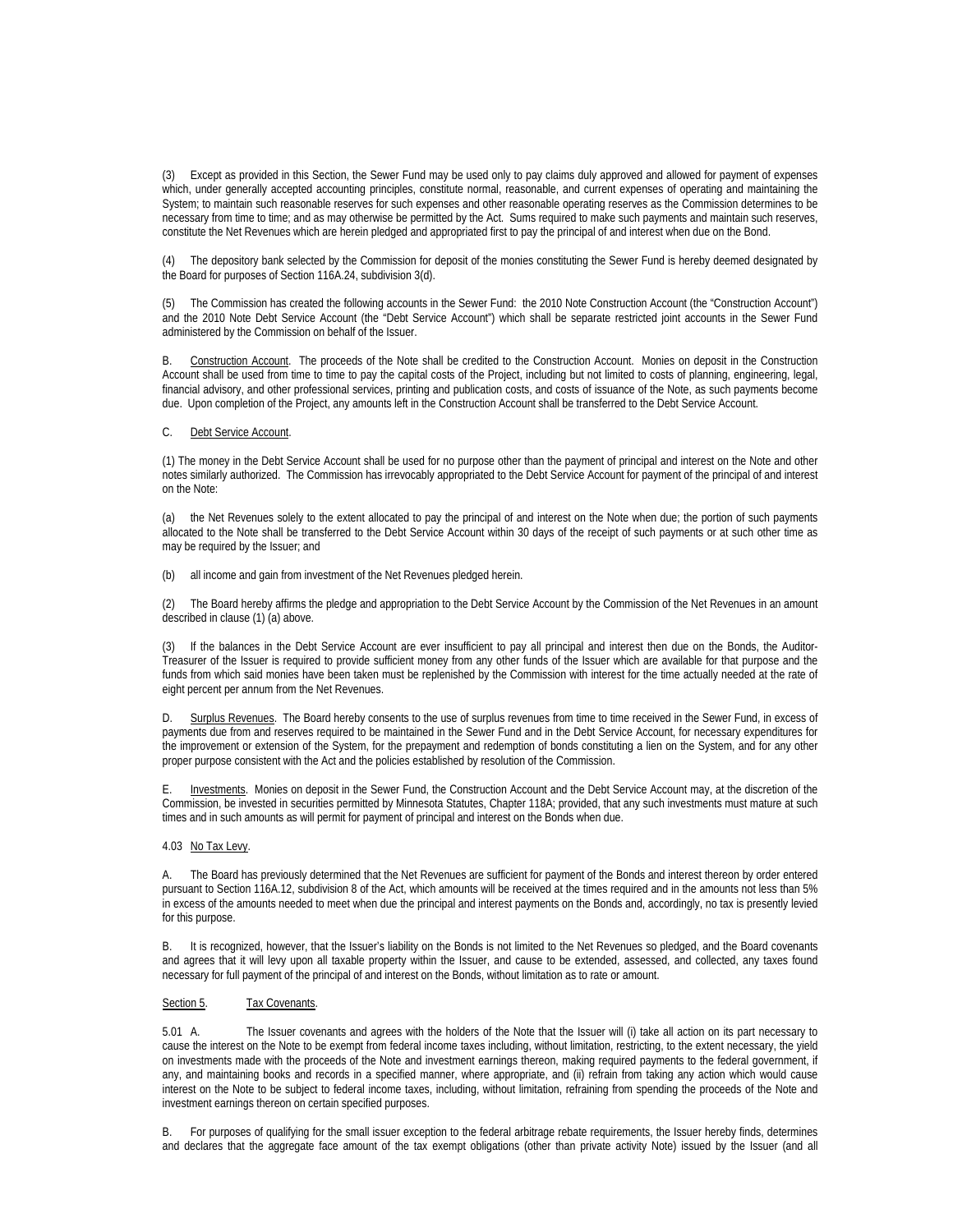subordinate entities of the Issuer) during the calendar year in which the Note is issued is not reasonably expected to exceed \$5,000,000, all within the meaning of Section 148(f)(4)(D) of the Internal Revenue Code of 1986, as amended (the "Code").

C. In order to qualify the Note as "qualified tax-exempt obligations" within the meaning of Section 265(b) (3) of the Code, the Issuer hereby makes the following factual statements and representations:

- (i) the Note is not "private activity bonds" as defined in Section 141 of the Code;
- (ii) the Issuer hereby designates the Note as "qualified tax-exempt obligations" for purposes of Section 265(b) (3) of the Code;

(iii) the reasonably anticipated amount of tax-exempt obligations (other than private activity bonds, treating qualified 501(c) (3) bonds as not being private activity bonds) which will be issued by the Issuer (and all entities whose obligations will be aggregated with those of the Issuer) during the calendar year in which the Note is being issued will not exceed \$30,000,000; and

(iv) not more than \$30,000,000 of obligations issued by the Issuer during the calendar year in which the Note is being issued have been designated for purposes of Section 265(b)(3) of the Code.

#### Section 6. Certificate of Proceedings; Miscellaneous.

6.01 The Auditor-Treasurer or the designee thereof is directed to file a certified copy of this Resolution in his/her office and to provide a certificate stating that the Bonds herein authorized has been duly entered on his register.

6.02 The officers of the Issuer are authorized and directed to prepare and furnish to the Purchaser of the Note and to bond counsel for the Note certified copies of all proceedings and records of the Issuer relating to the authorization and issuance of the Note and other affidavits and certificates as may reasonably be requested to show the facts relating to the legality and marketability of the Note as such facts appear from the official books and records of the officers' custody or otherwise known to them. All of such certified copies, certificates and affidavits, including any heretofore furnished, constitute representations of the Issuer as to the correctness of facts recited therein and the actions stated therein to have been taken.

6.03 In the event of the absence or disability of the Chair or the Auditor-Treasurer, such officers or members of the Board as in the opinion of the Issuer's attorney, may act in their behalf, shall without further act or authorization, execute and deliver the Note, and do all things and execute all instruments and documents required to be done or executed by such absent or disabled officers.

6.04 No official statement or prospectus has been prepared or circulated by the Issuer in connection with the sale of the Note and the Purchaser has made its own investigation concerning the Issuer as set forth in a purchaser's certificate or investment letter.

Resolution No. 23-10 was adopted by majority vote: Ayes: Demgen, Downham, Dowson, Kangas, Peterson. Nays: None.

Chief Financial Officer Larry Wolfe discussed MN Statute 116A.22 Service Charges - special assessments against benefited property. Cass County would have the ability to levy a special assessment to the Pine River Area Sanitary District users for any cost incurred by Cass County in the event of a default on the note authorized by resolution 23-10.

M/S/P Kangas, Downham – To approve the levy of a special assessment to the Pine River Area Sanitary District users for any costs incurred by Cass County in the event of a default on the \$103,600.00 General Obligation Utility Revenue Note, Series 2010. Unanimous.

8A. Sheriff Randy Fisher and Emergency Management Coordinator Kerry Swenson requested Board approval to submit the FY 2010/2011 State of MN ARMER Integration Grant in the amount of \$700,000.00. The purpose of the grant is to add two additional channels at tower sites due to the increase in radio users under the ARMER participation plan (law enforcement, EMS, and fire). The grant requires a local dollar for dollar match.

 M/S/P Downham, Peterson – To approve the Sheriff's Office submission of the FY 2010/2011 State of MN ARMER Integration Grant in the amount of \$700,000.00. Unanimous.

9A. County Attorney Christopher Strandlie discussed the need and benefits of a Social Host Ordinance. Mr. Strandlie explained that for many years Minnesota laws have made it unlawful for a person to provide alcohol to anyone under the age of 21. Additionally, MN Statute 340A.801 allows only civil actions against a person over age 21 who knowingly provides alcohol to anyone under age 21. The courts have ruled that owners/parents who allow a party to take place in a home where they know minors will consume alcohol, who do not take the alcoholic beverages away from the minors or who fail to stop the party, cannot be prosecuted because these actions do no fall within the meaning of providing or furnishing alcohol to minors. These failed actions or loopholes are the basis of the need for social host ordinances or similar state laws. The proposed Ordinance would make it unlawful for any person to host an event or gathering where alcohol is present and being consumed by persons less than twenty-one years of age. Mr. Strandlie added that as of April 22, 2010, 43 cities and 4 counties have adopted a Social Host Ordinance.

M/S/P Downham, Kangas – To approve the preparation of a draft Social Host Ordinance by the Cass County Attorney's Office. Unanimous.

10A. Chief Financial Officer Larry Wolfe presented the Internal Revenue Service assessment of Cass County's employment tax liability for years ending 2008 and 2009. Mr. Wolfe added that the examination was due to a random selection process, and Crow Wing was selected last year by this same random process. Approximately fifteen areas of employment tax were selected for review. From this review, the agent had three areas of concern, the county logo clothing program, take home vehicles, and cell phones. The logo clothing program and the two take home vehicles, after examination, were determined to be taxable fringe benefits. As a taxable fringe benefits, the County will be liable for FICA and Medicare taxes (both the employee and employer share – 15.3%) as well as Federal withholding at an assumed 25% rate. The additional